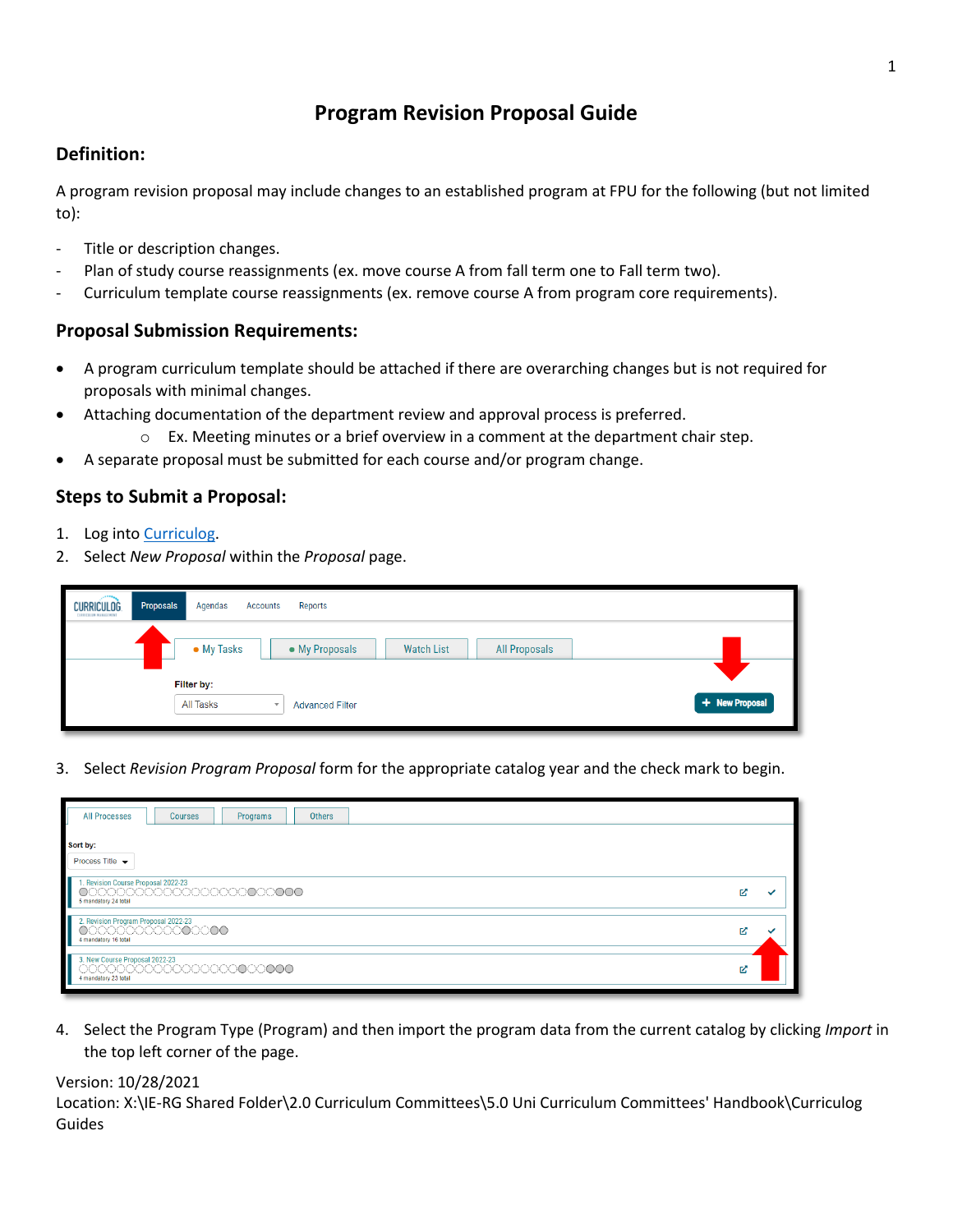

5. Search for the program you wish to revise utilizing the appropriate search criteria and select the Program Plan of Study version. Import all data that is mapped by selecting *Import this Item*.

| <b>Filter Programs</b>                                         |                                                                                                     |  |  |  |  |
|----------------------------------------------------------------|-----------------------------------------------------------------------------------------------------|--|--|--|--|
| Search all programs                                            |                                                                                                     |  |  |  |  |
| Or add filter                                                  | $\check{ }$<br>Filter by field                                                                      |  |  |  |  |
|                                                                |                                                                                                     |  |  |  |  |
| <b>Start Date:</b>                                             | <b>Sort Results By:</b><br><b>End Date:</b>                                                         |  |  |  |  |
|                                                                | Name X                                                                                              |  |  |  |  |
| Exclude previously in                                          | ted items                                                                                           |  |  |  |  |
|                                                                |                                                                                                     |  |  |  |  |
|                                                                | <b>Search Available Curriculum</b><br><b>Select Another External System</b><br><b>Cancel Import</b> |  |  |  |  |
|                                                                | earch Results (1 to 20 of 38)                                                                       |  |  |  |  |
|                                                                | Additional Florida Requirements                                                                     |  |  |  |  |
| <b>Applied Liberal Studies</b>                                 |                                                                                                     |  |  |  |  |
| Associate of Arts (General)                                    |                                                                                                     |  |  |  |  |
| Bachelor of Science, Applied Mathematics (Plan of Study)       |                                                                                                     |  |  |  |  |
| Bachelor of Science, Applied Mathematics (Program Description) |                                                                                                     |  |  |  |  |
|                                                                | Rachelor of Science, Business Analytics (Plan of Study)                                             |  |  |  |  |

6. Import all selected data by selecting the *Import This Item* button.

Version: 10/28/2021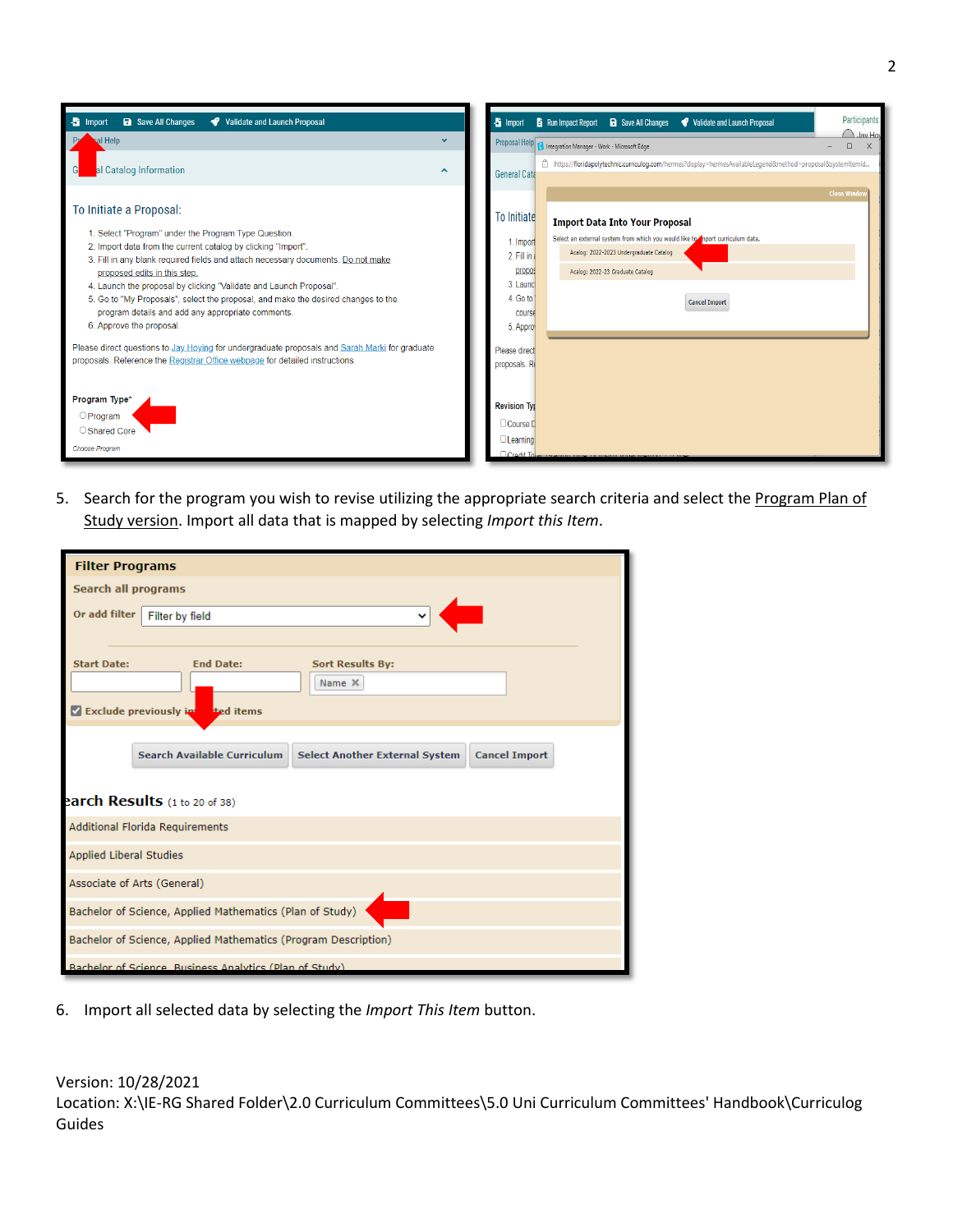|                                                                                                                                                                                                                                                                      | <b>Import Data Into Your Proposal</b>                                                                                                                                                                                            |                        |  |  |  |  |  |
|----------------------------------------------------------------------------------------------------------------------------------------------------------------------------------------------------------------------------------------------------------------------|----------------------------------------------------------------------------------------------------------------------------------------------------------------------------------------------------------------------------------|------------------------|--|--|--|--|--|
| Confirm the fields that will be imported into your proposal (only fields that are mapped will be listed here). If you<br>would like to prevent the imported data from overwriting an existing field in your proposal, click "Import Field" to<br>uncheck that field. |                                                                                                                                                                                                                                  |                        |  |  |  |  |  |
|                                                                                                                                                                                                                                                                      | Once you click Import, your data will be validated against the proposal. Any data that is incorrect will have a<br>message telling you what is wrong with the data, and it will not be imported into the form to prevent errors. |                        |  |  |  |  |  |
| <b>Field Name</b>                                                                                                                                                                                                                                                    | <b>Data Preview</b>                                                                                                                                                                                                              | <b>Import</b><br>Field |  |  |  |  |  |
| » General Catalog Information: Program Type                                                                                                                                                                                                                          | <b>Bachelor</b><br>No match was found<br>The following option could not be imported:<br>$\circ$<br><b>Bachelor</b>                                                                                                               | М                      |  |  |  |  |  |
| » General Catalog Information: Department                                                                                                                                                                                                                            | <b>Applied Mathematics</b>                                                                                                                                                                                                       | ⊽                      |  |  |  |  |  |
| » General Catalog Information: Program Title                                                                                                                                                                                                                         | Bachelor of Science, Applied Mathematics (Plan of<br>Study)                                                                                                                                                                      | M                      |  |  |  |  |  |
| » General Catalog Information: Program<br><b>Description</b>                                                                                                                                                                                                         | Program only available to first time in college<br>students admitted Fall 2019 and later. See also<br>the the Bachelor of Science, Applied Mathematics<br>Program Description), **Course offering<br>frequency s                 | м                      |  |  |  |  |  |
| » General Catalog<br>rmation: Prospective<br>Curriculum                                                                                                                                                                                                              | Program has 27 cores and 68 courses.                                                                                                                                                                                             | M                      |  |  |  |  |  |
|                                                                                                                                                                                                                                                                      |                                                                                                                                                                                                                                  |                        |  |  |  |  |  |
| <b>Import This Item</b><br><b>Return to Search</b>                                                                                                                                                                                                                   | <b>Select Another External System</b><br><b>Cancel Import</b>                                                                                                                                                                    |                        |  |  |  |  |  |

- 7. Fill in all blank required fields marked with an asterisk.
	- a. Do not make the proposed edits or fill in unrequired fields in this step. For the edits to be tracked they must occur after the proposal is launched.
	- b. The Summary and Justification section should include a brief overview of what changes are being made and the rationale for the change. If the proposal impacts another separate proposal that should be noted in this space.
- 8. Launch the proposal by selecting *Validate and Launch Proposal*.
	- a. If items are missing or in error, you will receive a message detailing the issues to correct. If there are no errors, select *Launch*.

| Bachelor of Science, Applied Mathematics (Plan of Study)<br>9. Test Program Proposal<br>unlaunched |              |
|----------------------------------------------------------------------------------------------------|--------------|
| Validate and Launch Proposal<br><b>a</b> Save All Changes<br>Import                                |              |
| Proposal Help                                                                                      | $\checkmark$ |
| <b>General Catalog Information</b>                                                                 |              |

Version: 10/28/2021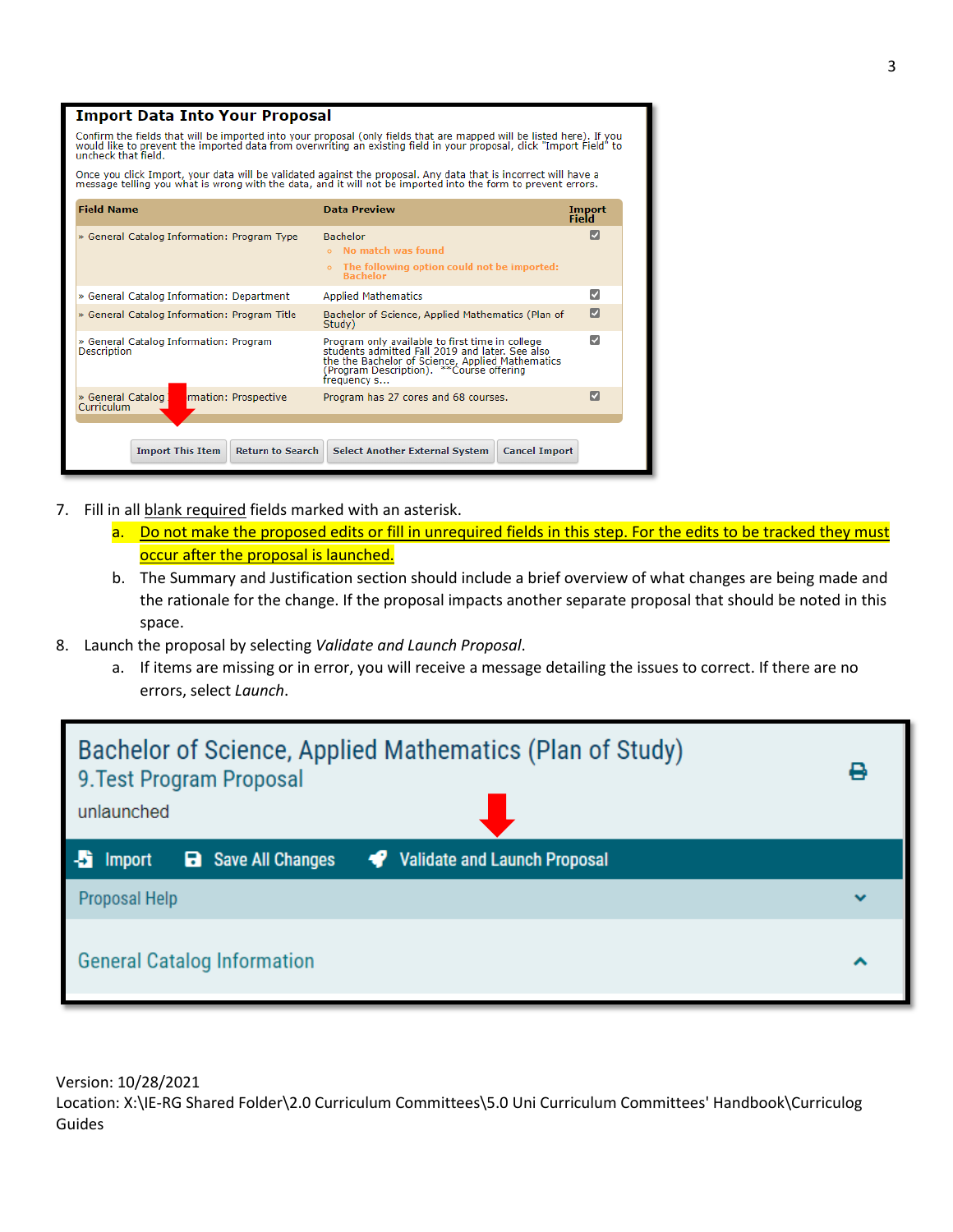9. Go to *My Proposals* under the *Proposals* tab and select the proposal to then make desired changes, attach documents, and supply any necessary comments in the *Originator* step.

| <b>Proposals</b><br>Reports<br>Agendas<br><b>Accounts</b>                                                                                                                  |   |                |                |
|----------------------------------------------------------------------------------------------------------------------------------------------------------------------------|---|----------------|----------------|
| • My Tasks<br>• My Proposals<br><b>Watch List</b><br><b>All Proposals</b>                                                                                                  |   |                |                |
| Filter by:<br>All My Proposals<br><b>Advanced Filter</b><br>$\overline{\phantom{a}}$                                                                                       |   | + New Proposal |                |
| ACG - 2020 -<br>Status:<br>Unlaunched<br>8. Test 2022-23<br>Last Activity: Oct 4, 2021 11:26 AM by Jay Hoying                                                              |   |                | $\Box$         |
| Bachelor of Science, Applied Mathematics (Plan of S<br>Unlaunched<br>Status:<br>2. Revision Program Proposal 2022-23<br>Last Activity: Oct 20, 2021 11:31 AM by Jay Hoying |   |                | ш              |
| Bachelor of Science, Applied Mathematics (Plan of Study)<br>AAAAAA<br>9. Test Program Proposal<br>Last Activity: Oct 20, 2021 11:59 AM by Jay Hoying                       | ▽ | 口              | $\blacksquare$ |

a. Make sure to select *Save* after changes are made in each section.

| <b>Program Description*</b>                                                            |  |
|----------------------------------------------------------------------------------------|--|
| Program only available to first time in college students admitted Fall 2019 and later. |  |
| See also the the Bachelor of Science, Applied Mathematics (Program Description).       |  |
|                                                                                        |  |
| <b>Save</b><br>Cancel                                                                  |  |

- b. *Prospective Curriculum* is expressed in two formats. (1) *View Curriculum Courses* represents all specific courses that meet program requirements and (2) *View Curriculum Schema* represents the plan of study (semester by semester) four-year course plan.
	- i. Adjustments to course requirements should occur first in 1 followed by 2.
	- ii. Format should not be changed.
	- iii. Changes can be previewed by selecting *Preview Curriculum*.

| <b>Prospective Curriculum*</b> |                               | <b>M</b> Preview Curriculum |
|--------------------------------|-------------------------------|-----------------------------|
| <b>View Curriculum Courses</b> | <b>View Curriculum Schema</b> |                             |

c. To remove a course from the *Curriculum Courses* select the *Trash Can* icon.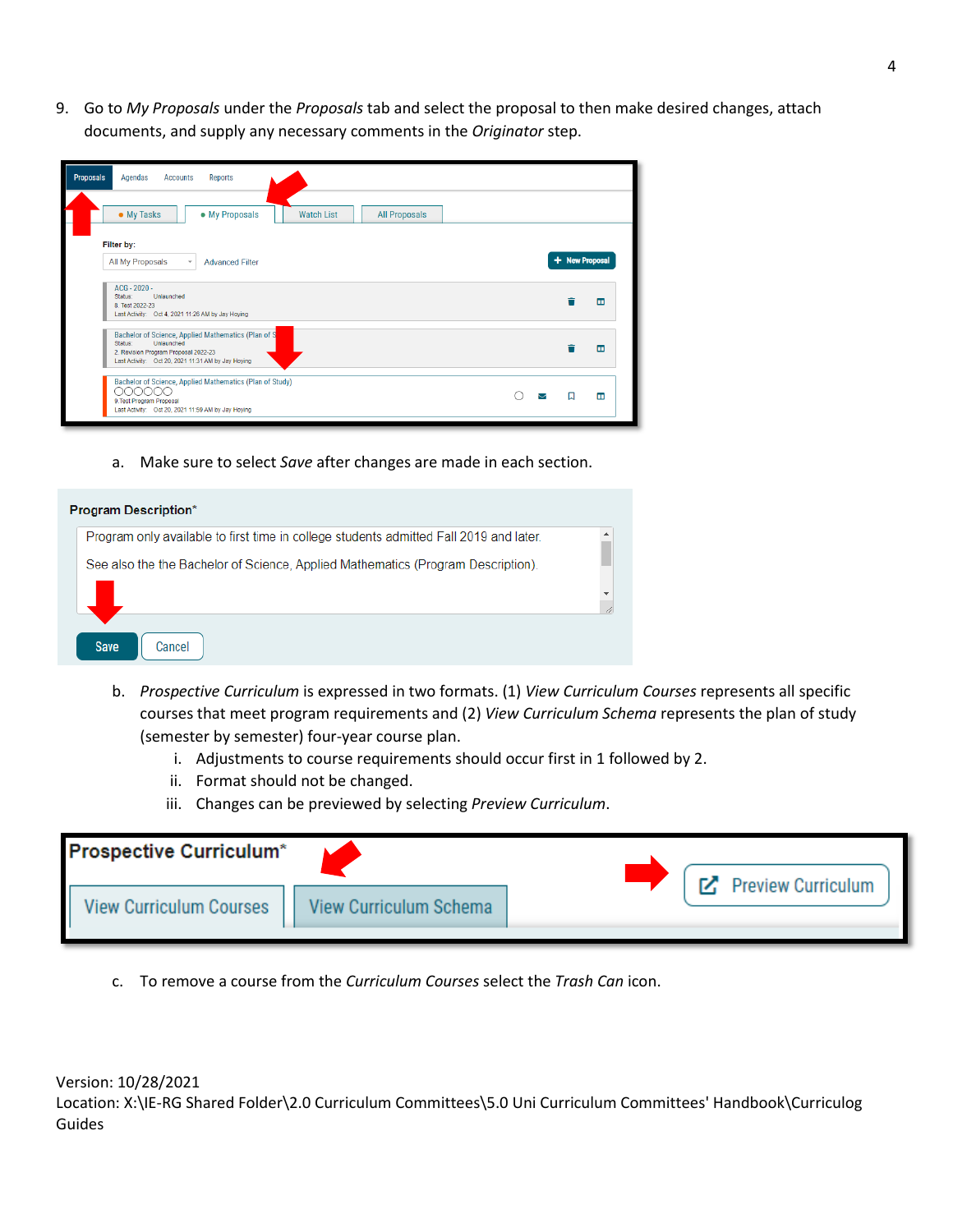| AMH - 2010 - American History to 1877    |  |
|------------------------------------------|--|
| AMH - 2020 - American History Since 1877 |  |
| AMH - 2930 - Special Topics              |  |
| ARH - 2000 - Art Appreciation            |  |

d. To add an already established course select *Import Course* at the bottom of the course list, select the appropriate catalog, search for and select the course(s), and select *Add Courses to Proposal*.

| STA - 3162C - Applied Statistics             | î                                                                                 | <b>Import Data Into Your Proposal</b>                                  |  |  |
|----------------------------------------------|-----------------------------------------------------------------------------------|------------------------------------------------------------------------|--|--|
| STA - 3241 - Statistical Learning            | î                                                                                 | Select an external system from which you would like to import courses. |  |  |
|                                              | STA - 4853 - Time Series Analysis for Burningss, Data Science, and Economics<br>Ť | Acalog: 2022-2023 Undergraduate Catalog                                |  |  |
| <b>Add Course</b>                            | <b>Import Course</b>                                                              | Acalog: 2022-23 Graduate Catalog                                       |  |  |
| <b>Filter Courses</b>                        |                                                                                   |                                                                        |  |  |
| <b>Search all courses</b>                    |                                                                                   |                                                                        |  |  |
| Or add filter                                | Filter by field                                                                   | $\check{ }$                                                            |  |  |
|                                              |                                                                                   |                                                                        |  |  |
| <b>Start Date:</b>                           | <b>End Date:</b><br><b>Sort Results By:</b>                                       |                                                                        |  |  |
|                                              | Prefix $\times$                                                                   | $Code \timesName X$                                                    |  |  |
|                                              | Exclude previously imported items                                                 |                                                                        |  |  |
|                                              | Search Available Curriculum                                                       | <b>Select Another External System</b><br><b>Cancel Import</b>          |  |  |
|                                              | earch Results (1 to 20 of 559)                                                    |                                                                        |  |  |
|                                              | ACG 2020 Accounting for Managers                                                  |                                                                        |  |  |
| ACG 2021 Principles of Financial Accounting  |                                                                                   |                                                                        |  |  |
| ACG 2071 Principles of Managerial Accounting |                                                                                   |                                                                        |  |  |
|                                              | AIT 2XXX Quantitative Methods 1                                                   |                                                                        |  |  |
|                                              | AMH 2010 American History to 1877                                                 |                                                                        |  |  |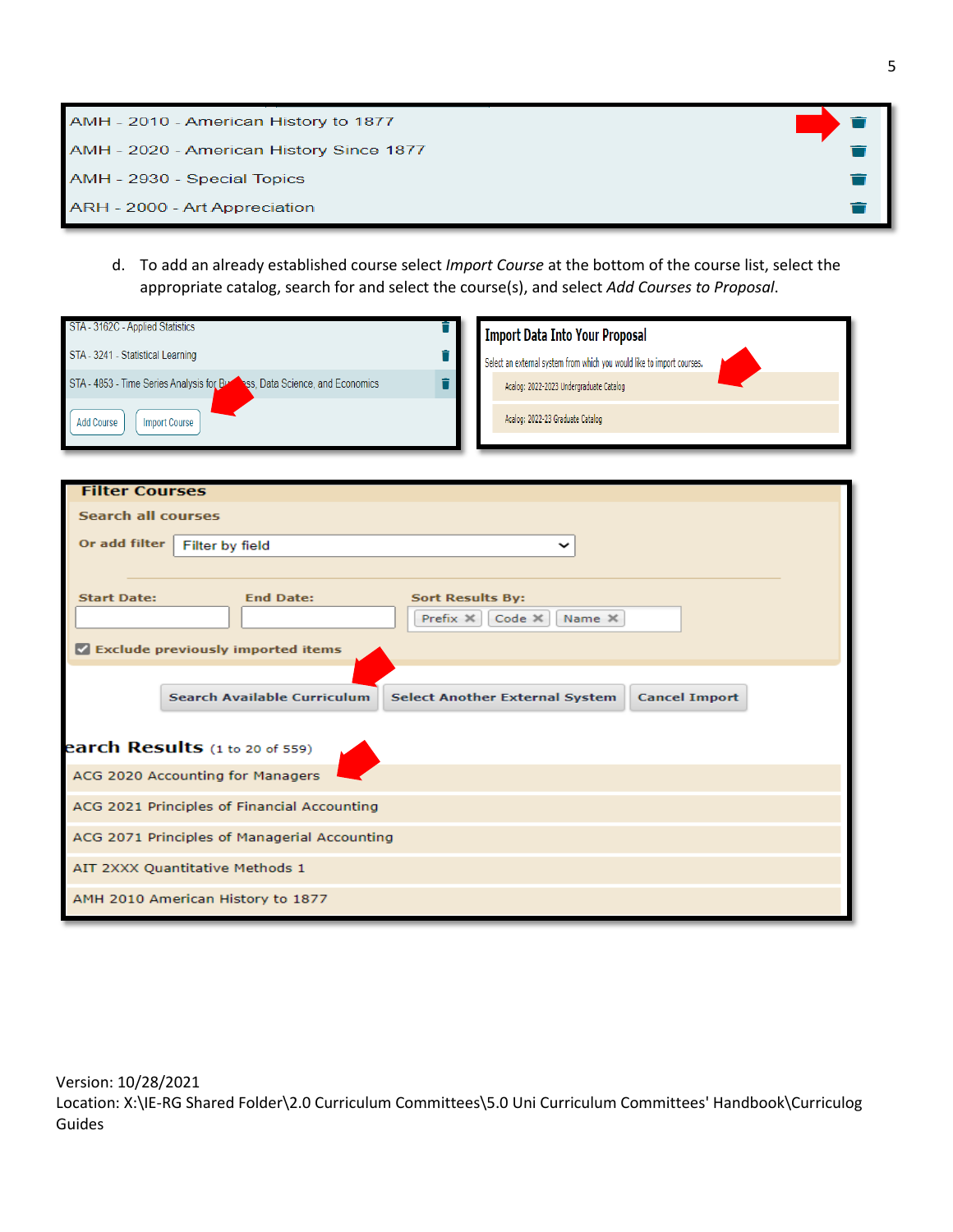| <b>Selected Courses</b>               |                                  |                                       |                      |  |  |
|---------------------------------------|----------------------------------|---------------------------------------|----------------------|--|--|
|                                       | ACG 2020 Accounting for Managers |                                       |                      |  |  |
| COP 3530 Data Structures & Algorithms |                                  |                                       |                      |  |  |
|                                       |                                  |                                       |                      |  |  |
|                                       | <b>Add Courses to Proposal</b>   | <b>Select Another External System</b> | <b>Cancel Import</b> |  |  |

e. To add a new course, one that is currently offered at FPU, select *Add Course* at the bottom of the course list. Supply the requested course details and select *Add Course*.

| STA - 4853 - T<br>eries Analysis for Business, Data Science, and Economics |  |
|----------------------------------------------------------------------------|--|
| <b>Import Course</b><br>Add Course                                         |  |
|                                                                            |  |

| <b>Add Course</b>                        |  |  |  |  |
|------------------------------------------|--|--|--|--|
| Add the course details below:<br>Prefix: |  |  |  |  |
| <b>STA</b>                               |  |  |  |  |
| Code:                                    |  |  |  |  |
| <b>XXXX</b>                              |  |  |  |  |
| Name:                                    |  |  |  |  |
| <b>Test</b>                              |  |  |  |  |
|                                          |  |  |  |  |
| <b>Add Course</b><br>Cancel              |  |  |  |  |

- f. Once all courses are adjusted in the *Curriculum Courses*, they must be articulated in the *Curriculum Schema*.
	- i. The schema is broken down by terms and includes helpful text. Do not change the format of the schema.
- g. Select the semester the change occurs in. Add courses by selecting *Add Courses* and remove courses by selecting the *Trash Can* icon.
	- i. If a course is being added, the list of courses established in the *Curriculum Courses* will be presented to select from. Once the course(s) is chosen select *Add Course*.

#### Version: 10/28/2021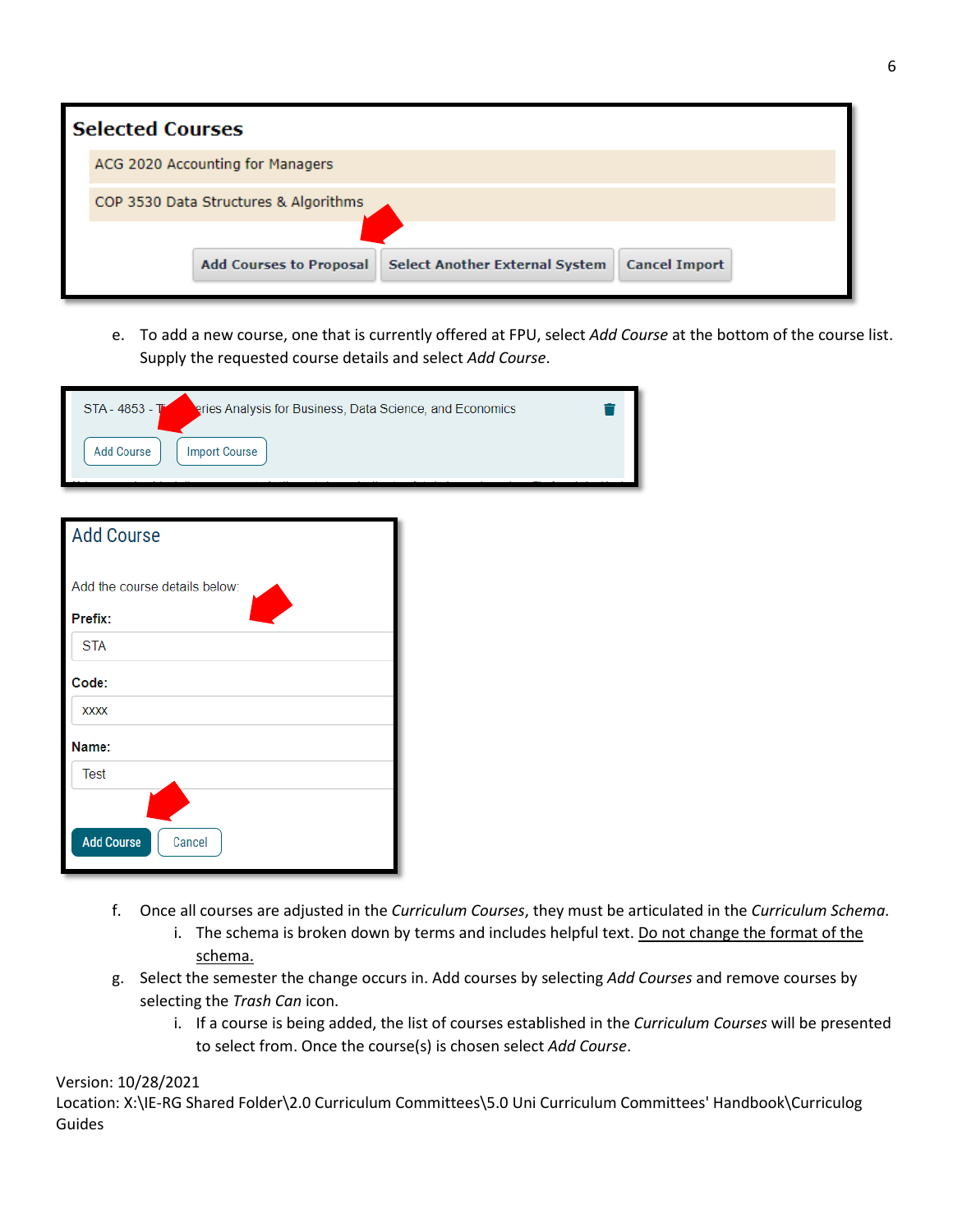ii. Custom text can be added or adjusted to provide helpful information to students by selecting *Add Custom Text*.

|    | <b>IZ Preview Curriculum</b><br><b>View Curriculum Courses</b><br><b>View Curriculum Schema</b> |  |
|----|-------------------------------------------------------------------------------------------------|--|
| ∷  | Freshman Year                                                                                   |  |
|    | Semester 1                                                                                      |  |
|    | <b>Title</b>                                                                                    |  |
|    | Semester 1                                                                                      |  |
|    | <b>Description</b>                                                                              |  |
|    |                                                                                                 |  |
|    |                                                                                                 |  |
|    | <b>Courses</b>                                                                                  |  |
| H  | IDS - 1380 - Introduction to STEM                                                               |  |
| H  | ENC - 1101 - English Composition 1: Expository and<br><b>Argumentative Writing</b>              |  |
| m  | MAC - 2311 - Analytic Geometry and Calculus 1                                                   |  |
| H  | - Career Design for STEM Disciplines<br>EGI                                                     |  |
|    | <b>Add Courses</b><br><b>Add Custom Text</b>                                                    |  |
| Ħ. | Select 4 credits from the following Natural Science General Education electives:                |  |
| m  | <b>Total Semester Credits: 15</b>                                                               |  |
| 88 | Semester 2                                                                                      |  |
|    | Total Semester Credits: 15                                                                      |  |
|    |                                                                                                 |  |

iii. Make sure to adjust total credits if the total is changed.



10. If new courses are being added to the program curriculum, list the course details under *New Courses*.

a. A separate *New Course Proposal* must also be created alongside the *Program Revision Proposal*.

#### Version: 10/28/2021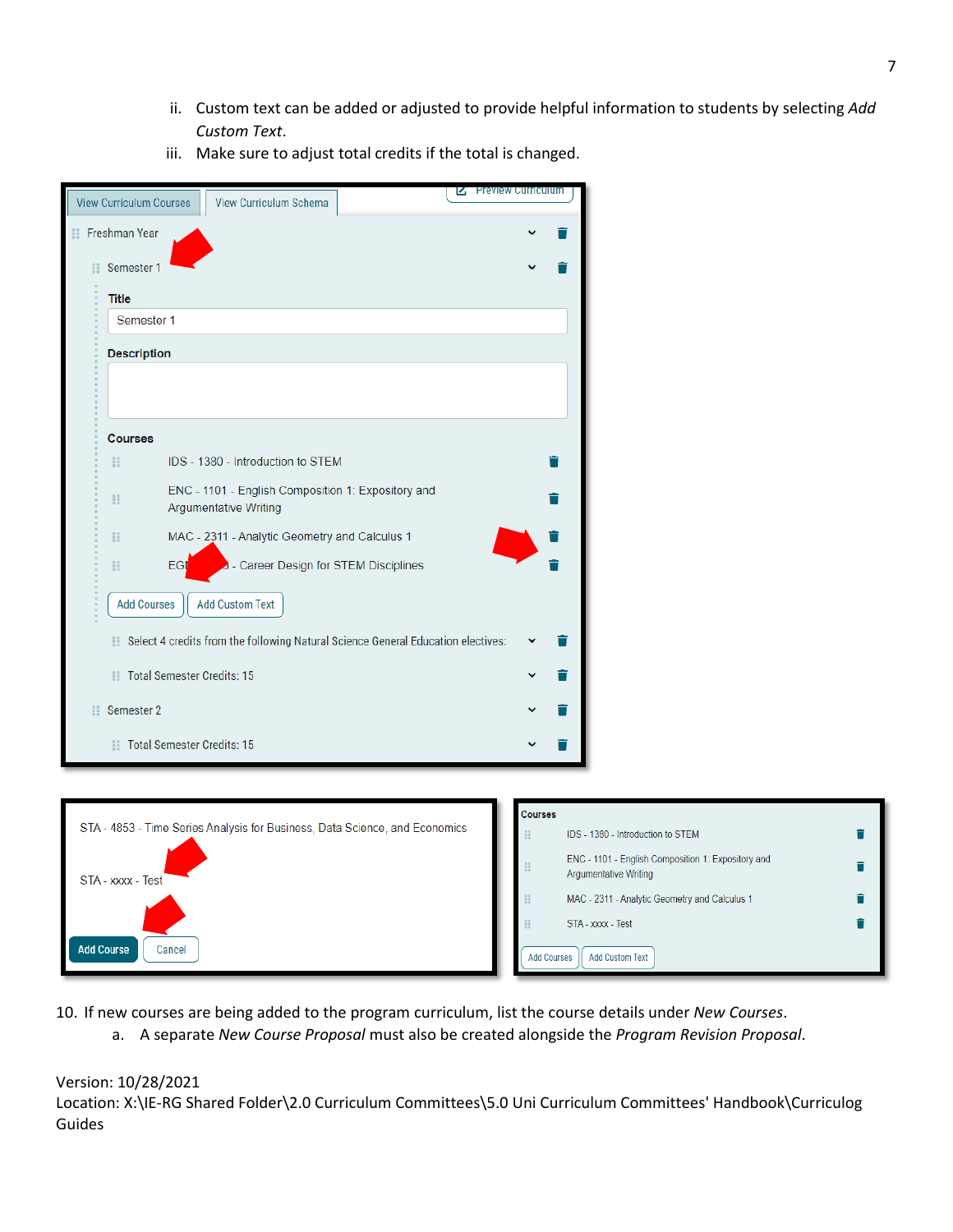

- 11. To attach documents, select *Files* on the right side of the form. Select *Choose File*, locate and select your file, and select *Upload*.
	- a. A Program Curriculum Template may be required if there are many changes.
	- b. Comments can also be made by selecting the discussion tab.

| <b>Upload File</b>                   | x                              |
|--------------------------------------|--------------------------------|
| File   Choose File<br>No file chosen | <b>Discussion</b>              |
| Upload                               | 這<br>Workflow<br><b>Status</b> |
| <b>Attached Files</b>                | 兦<br>Signatures                |
| There are no attached files.         |                                |
| Show File Markup                     | <b>B</b><br><b>Files</b>       |
|                                      |                                |

- 12. Select the *Decisions* tab to approve the proposal after making all changes and supplying all necessary documents. Select *Approve* followed by *Make my Decision*.
	- a. After approved the proposal will be sent through the workflow for evaluation and approval or denial.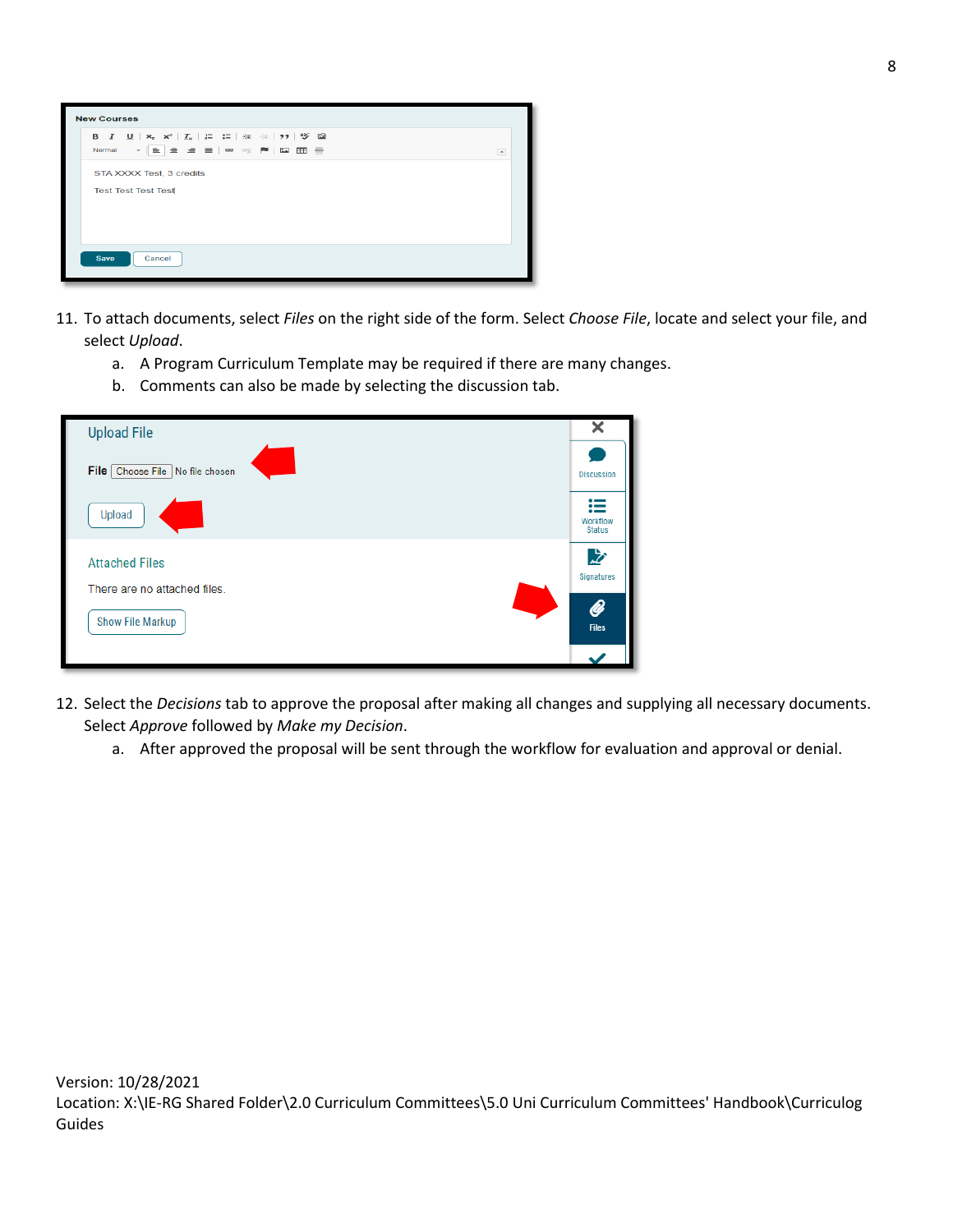| <b>Your Decision</b>                                    |                                                                         |         | ×                                |
|---------------------------------------------------------|-------------------------------------------------------------------------|---------|----------------------------------|
| What would you like to do with this proposal?           |                                                                         |         | <b>Discussion</b>                |
| © Approve<br>○ Reject                                   | $\bigcirc$ Hold<br>$\circ$ Suspend<br>○ Cancel                          |         | 這<br>Workflow<br><b>Status</b>   |
| Please comment on your decision below.                  | ○ Custom Route                                                          |         | 必<br>Signatures                  |
|                                                         |                                                                         |         | Ø<br>Files                       |
|                                                         |                                                                         |         | $\checkmark$<br><b>Decisions</b> |
| <b>Make My Decision</b>                                 |                                                                         |         | ♦<br>Custom<br>Route             |
| <b>Current Step Activity</b>                            |                                                                         |         | ぷ<br>Crosslistings               |
| <b>Originator</b>                                       |                                                                         | Working | $\mathfrak{D}$                   |
| <b>Step Summary</b>                                     | This step requires 100% approval from all participants to move forward. |         | Proposal<br>Lookup               |
| Participants<br><b>Jay Hoying</b>                       |                                                                         |         |                                  |
| <b>Totals</b><br>Users Approved: 0<br>Users Rejected: 0 |                                                                         |         |                                  |

13. The proposal is now fully submitted and will go through the designated workflow. The progress of the proposal can be tracked by selecting the *Workflow Status* tab on the right of the proposal. The proposal can always be found under the *My Proposals* tab in Curriculog.

| Proposals<br>Agendas<br>Accounts<br>Reports                                                                                                                                     |  |  |                |                |  |
|---------------------------------------------------------------------------------------------------------------------------------------------------------------------------------|--|--|----------------|----------------|--|
| • My Proposals<br>• My Tasks<br><b>Watch List</b><br><b>All Proposals</b>                                                                                                       |  |  |                |                |  |
| Filter by:<br>All My Proposals<br><b>Advanced Filter</b><br>$\overline{\mathbf v}$                                                                                              |  |  | + New Proposal |                |  |
| ACG - 2020 -<br>Unlaunched<br>Status:<br>8. Test 2022-23<br>Last Activity: Oct 4, 2021 11:26 AM by Jay Hoying                                                                   |  |  |                | ш              |  |
| Bachelor of Science, Applied Mathematics (Plan of Study)<br>Status:<br>Unlaunched<br>2. Revision Program Proposal 2022-23<br>Last Activity: Oct 20, 2021 11:31 AM by Jay Hoying |  |  |                | ш              |  |
| Bachelor of Science, Applied Mathematics (Plan of Study)<br>o<br>9. Test Program Proposal<br>Last Activity: Oct 20, 2021 2:43 PM by Jay Hoying                                  |  |  |                | $\blacksquare$ |  |

Version: 10/28/2021